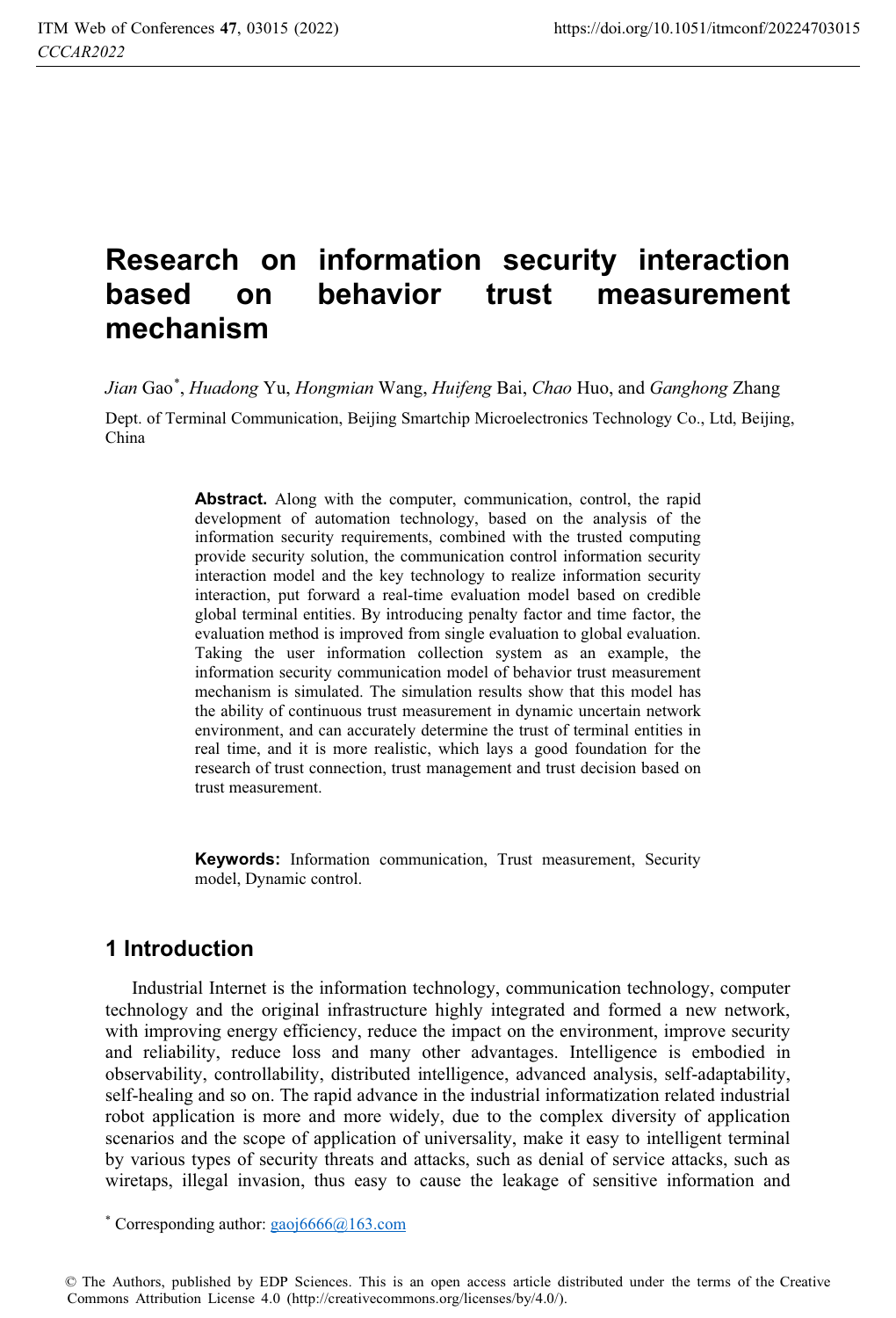terminal by hackers control risk, Thus posing a threat to the normal operation of the whole production<sup>[1,2]</sup>. The secure interaction of information is the premise of the normal operation of the business system, and ensuring the secure interaction of information is an important subject of the construction of industrial Internet.

Traditional network security technologies mostly adopted static trust mechanism. However, in the actual network environment, the terminal platform environment and user behavior are often changing, which can eventually lead to false authorization and no longer adapt to the current dynamic and complex network environment  $[3-4]$ .

On the basis of analyzing the requirements of data credibility and system reliability in industrial Internet, this paper proposes a reliability evaluation model of information data oriented to communication control, and a dynamic and hierarchical reliability evaluation method based on data source dependency.

## **2 Relevant definitions of trusted measurement**

Trusted computing technology provided three basic functions: trusted measurement, trusted storage and trusted reporting. Among these three basic functions, trustworthiness measurement is the core of building a trusted operating environment [5].

Behavior trustworthiness: When two or more users interact with each other, they evaluate the user's behavior in the process of interaction.

Behavior evidence: Refers to the basic value that can be obtained directly through software and hardware detection to quantitatively evaluate the user's overall behavior.

Trust value: It is an evaluation of the trustworthiness of the subject to determine whether the subject has the trustworthiness characteristic it should have as a trustworthiness subject. It is expressed in T and  $T \in [0,1]$ . The greater the value, the higher the credibility.

Interaction success rate: It refers to the proportion of the number of successful interactions among users in the whole network. Interaction success rate index is used to measure the accuracy of trusted evaluation strategy in dynamic network environment. The success rate of interaction is higher, the trusted evaluation strategy is more accurate, and the dynamic adaptability is stronger.

## **3 Behavior trusted measurement evaluation model**

A typical trusted measurement model system, as shown in Figure 1, usually consists of eight parts, three basic elements: subject, object and authority, two additional attributes used in usage control: subject attribute and object attribute, and three decision-making factors: authorization, responsibility and condition. It can be abstracted into a quintuple:  $M = (T, PA, PC, AA, AB)$ , where:

T is a continuous set of system states;

PA is a set of authorization decision based on the attributes of subject and object;

PC is a set of condition determination based on system or running environment;

AA is a finite set of using control behavior;

AB is a limited set of responsible acts.

## **4 Trusted measurement computing**

When there is direct context interaction between two data entities or when the similarity of data or behavior provided by two data entities exceeds a certain threshold, it is said that there is local credibility between data sources at this time. Trust (A-B, t) denotes the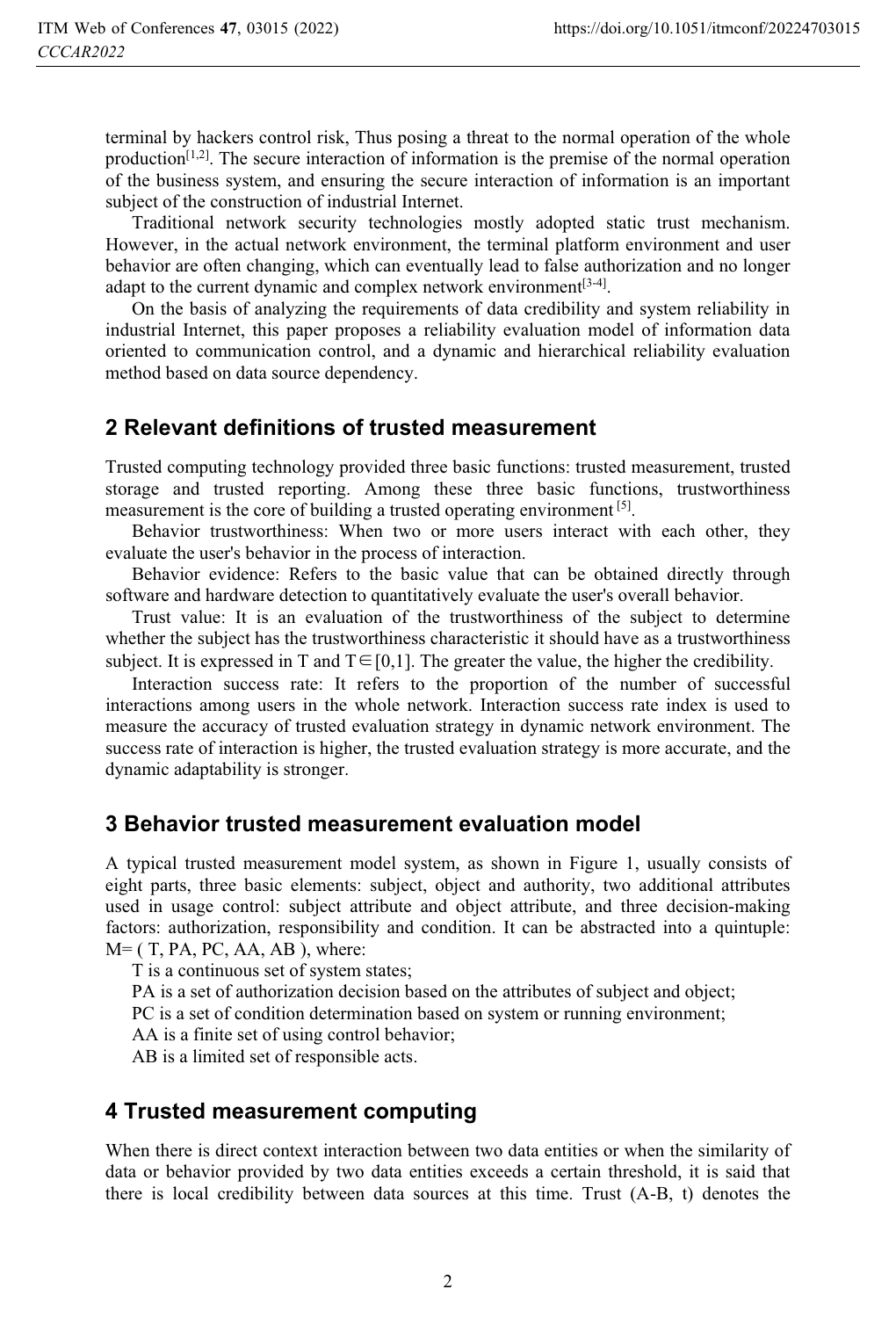comprehensive reliability of data entity A to target data entity B at time t, which is composed of local and remote credibility of data entity $[6.7]$ .

#### **4.1 Local credibility**

Local trustworthiness represents the trustworthiness of data entity A at time t. It is the comprehensive trustworthiness of all historical data provided by data sources and the recommended trustworthiness of data sources at all layers of the trusted network. The calculation formula is as follows:

$$
T_{l}(A,t) =
$$
\n
$$
\begin{cases}\nRandom(0 \text{ or } 0, t = 0) \\
T_{l}(A,t-1) \cdot \mu_{s}(t), \Delta t), \Delta C(A,t) = 0 \\
[\sum T(Data_{A}, t)/Sum(Data_{A}) + (\gamma_{n} \cdot Rec_{n}(A,t))]\cdot \lambda s(t)\n\end{cases}
$$
\n(1)

The initial value is a random number or 0, indicating that data entity A has some or no trustworthiness.

 $\mu$  s(t) is the time attenuation coefficient at time t.

$$
\mu_s(t) = 1 - t/(t - t_0) \tag{2}
$$

When data source A has the same local credibility value at t Time and t-1 time, or has no context interaction, it is punished by time attenuation. Context (A, t) denotes whether data source A interacts directly with new contexts at time t. Where:

$$
\Delta C\,(A,\,t) = \text{Context}\,(A,\,t) - \text{Context}\,(A,\,t-1) \tag{3}
$$

 $\lambda$  S(t) denotes the penalty coefficient of the model for the credibility of data sources at time t. Among them:

$$
\lambda s(t) = \begin{cases} 1, \Delta \text{Trust}(A \ t) \ge 0 \\ 0 \le x < 1, \Delta \text{Trust}(A \ t) < 0 \end{cases} \tag{4}
$$

Among them,  $\Delta$  Trust(A, t) denotes the difference of trust in data source A between t and t-1 at time t.

$$
\Delta Trust (A, t) = Trust (A, t) - Trust (A, t-1)
$$
\n(5)

#### **4.2 Remote credibility**

Let  $T_2$  (A-B, t) denote the remote reliability of local data entity A to destination data entity B at time t. It is composed of the reliability of context interaction between data sources and the similarity between two data sources. The formula is as follows:

$$
T_2(A - B, t) =
$$
  
\n
$$
\begin{cases}\nRandom(0 \text{ or } 0, t = 0) \\
T_2(A - B, t - 1) \cdot \mu_L(t), \Delta C_{\text{tot}}(A - B, t) = 0 \\
[T_2(A, B, C_{\text{tot}}(A, B, t)) + \text{Acp}_n(A - B, t)] \cdot \lambda_L(t)\n\end{cases}
$$
\n(6)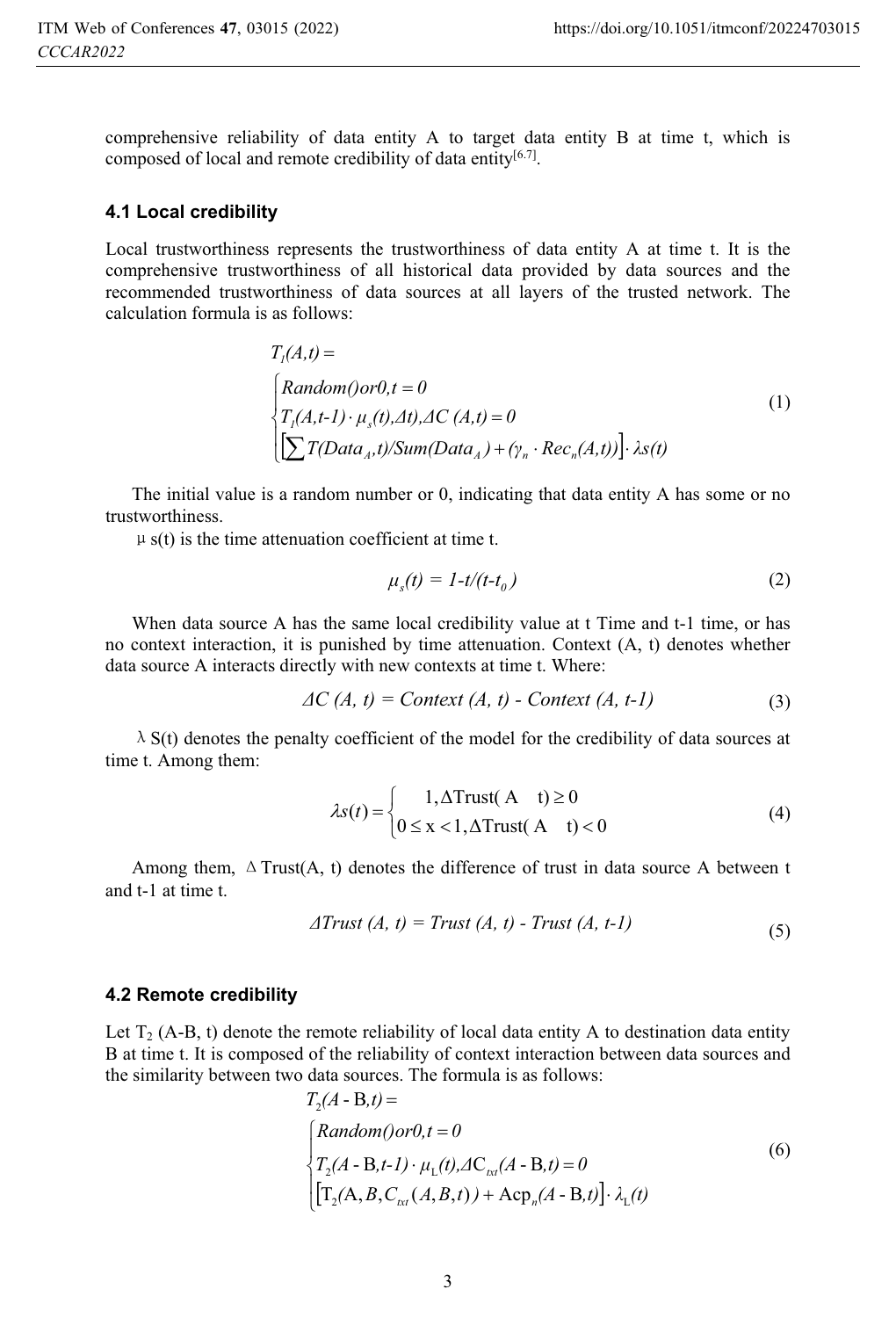Formula:

 $T_2(A, B, Ctxt (A, B, t))$  denotes the trustworthiness of data source A to data source B under interaction condition  $C_{\text{txt}}(A, B, t)$  at time t.

 $A_{\rm{cnn}}$  (A-B, t) denotes the recognition of similarity between data source A and data source B at time t.

 $\lambda$  L(t) denotes the penalty coefficient of the model for local credibility at time t.

$$
\lambda_{L}(t) = \begin{cases} 1, \Delta T_{2}(A - B, t) \ge 0 \\ 0 \le x < 1, \Delta T_{2}(A - B, t) < 0 \end{cases}
$$
(7)

#### **4.3 Comprehensive credibility**

The trust measure of entity A to B is expressed by Trust (A-B). The formula of the trusted measure is as follows:

$$
Trust(A - B t) = \omega_1 T_1(A t) + \omega_2 T_2(A - B t)
$$
\n(8)

Among them,  $T_1$  (A, t) denotes local credibility,  $T_2$  (A-B, t) denotes channel credibility, and W elements of weight vector are direct and indirect credibility weights, respectively. The weight index of reliability in the formula:  $\omega$  1 +  $\omega$  2 = 1.

### **5 Dynamic trustworthiness measurement process model**

The process included: initialization of data, establishment of a dynamic data node trust network, calculation of the reliability of the node and the channel reliability of the node and the system. The comprehensive trust measures included identity authentication, user registration, data attribute extraction and trust judgment,  $etc^{[8]}$ .

## **6 Evaluation and analysis**

The validity of the model was verified on the compiled simulator, which followed the measurement rules of Trust mechanism. To facilitate verification, simulation parameters were set as shown in Table 1.

| Parameter | Set value | <b>Description</b>             |
|-----------|-----------|--------------------------------|
| u(t)      |           | Time attenuation coefficient   |
| λ(t)      | 0.5       | Punishment coefficients        |
| $\omega$  | 0.65      | Local credibility weightiness  |
| ന2        | 0.35      | Remote credibility weightiness |
|           |           | time interval                  |

**Table 1.** Application parameters test results of different user.

In order to analyze the reliability changes of the same node under different trusted events, the initial value of the allocated trusted level was 0.50, only high, medium and low trusted level events were input in 20 time periods respectively. The simulation results were shown in Figure 4. It could be seen from Figure 4 that through the accumulation of a large number of legitimate events, legitimate events enhanced the trusted level values of relevant terminal entities. The final trusted value was greater than 0.8. According to the rules, terminal entities would get all the necessary permissions of the system. Moderate legitimate events slowly increased the terminal entities trustworthiness level. Violations reduced the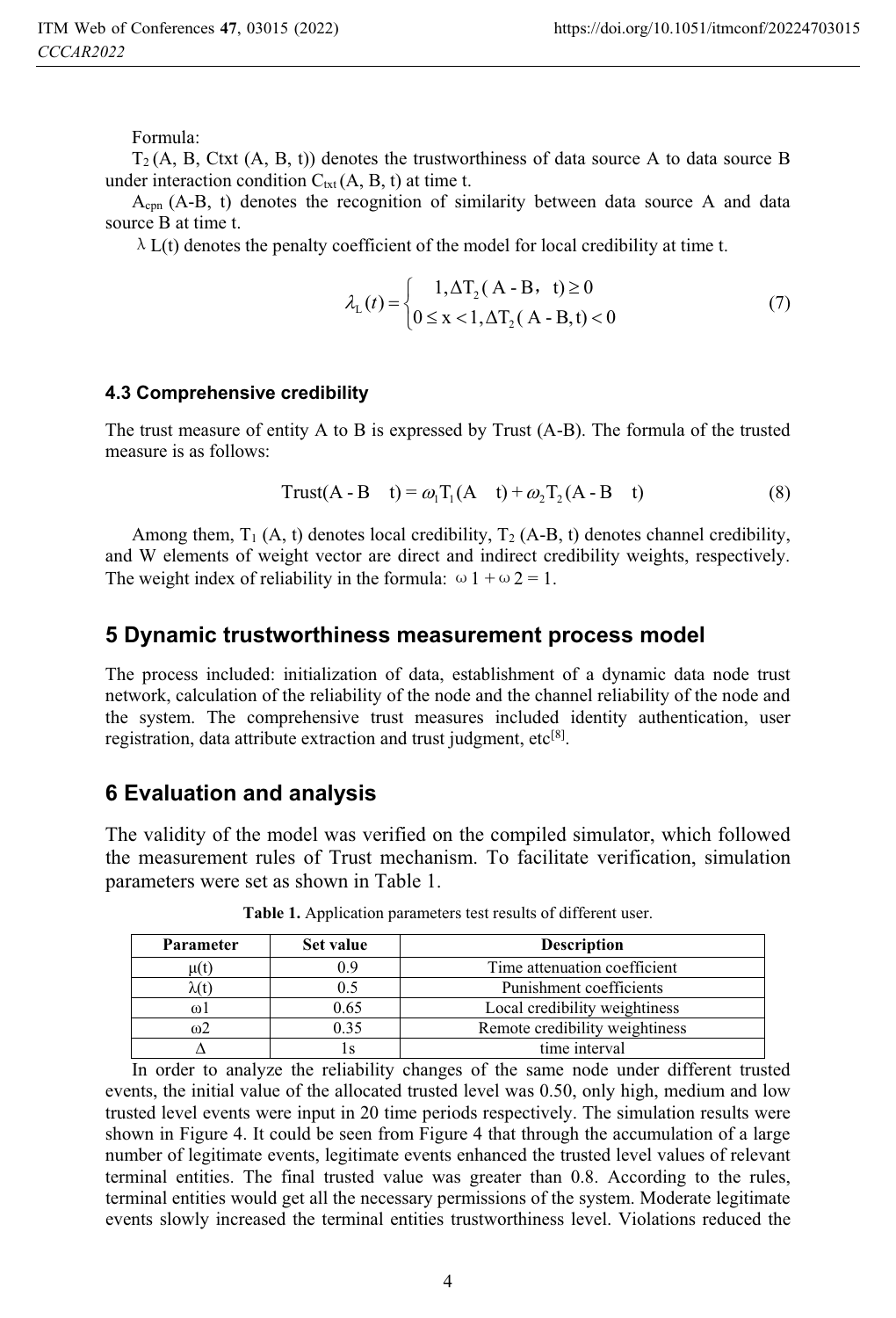trustworthiness level of the associated terminal entities. The final trusted value was smaller than 0.2. According to the rules, terminal entities would not be able to obtain any privileges of the system; the trustworthiness level of users can quickly and dynamically reflect the nature of events at various time intervals.

For terminal entities with different initial trustworthiness levels, the initial trustworthiness was set as 0.8, 0.5 and 0.4, respectively. Under the same input conditions, it could be seen that the same event would make the terminal entities trustworthiness level converge.

Furthermore, considering the influence of different timeliness factors and penalty factors on trustworthiness measurement, the level of evidence collected from specific target entities was set to H, H, H, L, H, M, H, H and H. The time-effect factor and penalty factor were (0.95, 0.6), (0.9, 0.5), (0.85, 0.4) respectively.

When the number of trusted events increased gradually, the comprehensive reliability value of the evaluated entity node increased slowly. The larger the timeliness factor was, the smaller the time influencing factor would be, and the faster the trusted value would increase. Similarly, for untrusted events, the comprehensive credibility of the terminal entities would be rapidly reduced to below the credibility threshold by adopting punishment strategy, and the effective isolation would be carried out, so as to reduce its threat and damage to the network.



**Fig. 1.** The structure scheme of encryption system.



**Fig. 2.** The change curve of trust value of the same entity under different trusted events.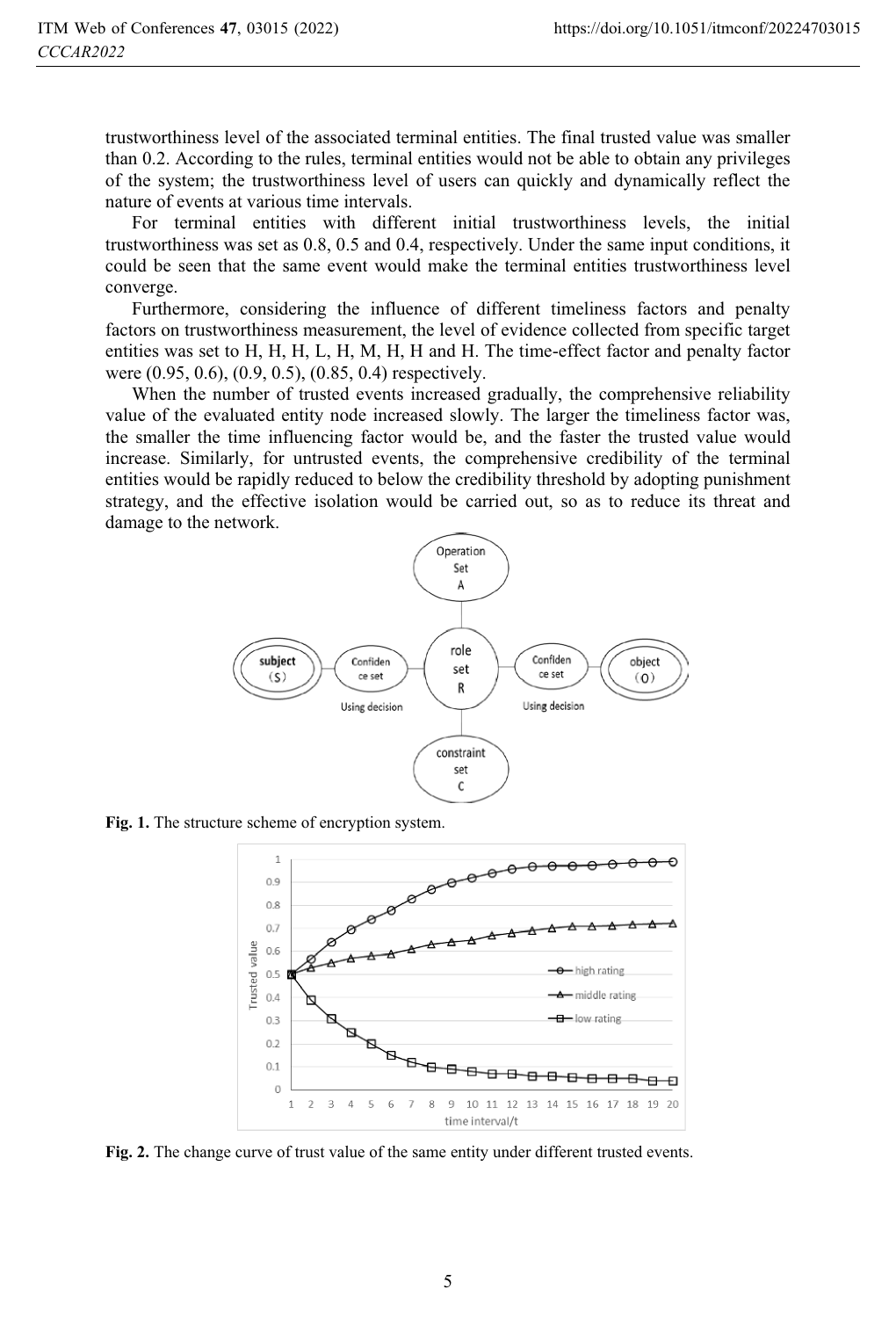

**Fig. 3.** The trusted value curves under different initial conditions.



**Fig. 4.** The trusted value with different parameter settings.

Through the above simulation experiments and analysis, compared with access control, the way of behavior trustworthiness had finer granularity and stricter requirements, which could better meet the needs of data security on the network. In the case that the terminal entities may be dangerous, the system takes the initiative to limit the behavior of the node, so as to play the role of active defense and ensure the information security of the smart grid system.

## **7 Summary**

With the construction of the Internet industry, the information network is more and more complex, in order to solve the information under the network environment safety of each terminal node data exchange credible measurement model based on behavior is proposed in this paper, record the basic attributes of node data and operation, through unified security exchange protocol for information transmission, on the basis of data attributes analysis abnormal behavior, and behavior are credible inspection, The timeliness of interaction context is fully considered. By introducing historical interaction evidence window, timeliness factor and penalty factor, the reliability value between network entities can be calculated sensitively and effectively, with excellent environmental adaptability and dynamic performance, and easy to implement.

Project Supported by State Grid Science and Technology Project: Ultra-low power multi-connection and high-security object-to-object communication chip (546856200059)